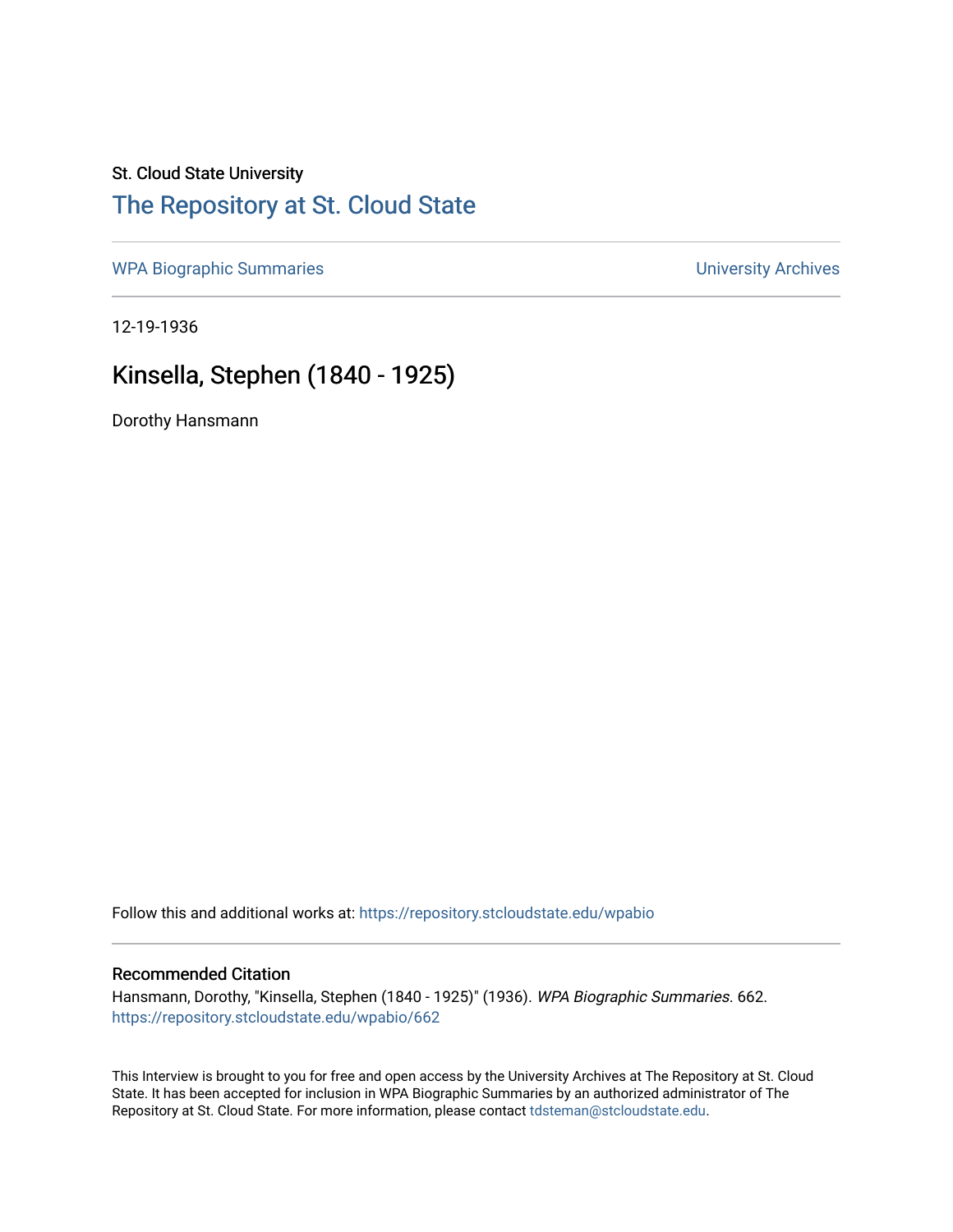#### KINSELLA, STEPHEN

بارے جات

## FILE NO.  $B - b88$

 $46 - 10$ 

Stephen Kinsella was born in County Karlow, Ireland, December 1. 1840. He came to Canada with his parents in 1847 where he grew to manhood. June 17, 1863 he was married to Mary Neville. The ceremony was preformed Renfrew County, Canada by Father Bouvier.

Stephen and Mary Kinsella moved to the United States shortly after their marriage, settling first in Michigan and later in Wisconsin. They came to Minnesota and Ashley Township in 1884.

While driving thrue Sauk Centre in 1882, Stephen Kinsella attended the first service held in "Our Lady of the Angels Church." he attended the last service held in the structure Christmas morning 1924. before it was destroyed by fire. He attended the first service held in the basement of the new structure and he was the first person over whose remains Solemm High Mass was said in the Church.

Stephen Kinsella never had the advantage of school education but he was a continous student with a splendid memory. He took a prominent part in shaping the affairs of Ashley township. And was honored by his neighbors with many offices of public trust.

Stephen and Mary (Neville) Kinsella retired from the farm and moved to Sauk Centre in 1916 where Stephen Kinsella died on September 13, 1925.

The children of Stephenmand Mary (Neville) Kinsella are: John of St. Cloud, Robert B., James C., Thomas H., Stephen., Frank., Margaret (Kinsella) Becwar of Havre, Montana, Mrs. Julia(Kinsella)Brown of Sauk Centre, Mrs. Katherine (Kinsella) Collins who died September 15, 1920, Mrs. Al. Smith (Nellie), Elizabeth (Kinsella) Collins; Anna (Kinsella) Collins.

and Edward Kinsella<br>Interviewed: Mary (Krebsbach) Kinsella December 19, 1936 Date: Interviewed by: Dorothy Hansmann

Publication Granted